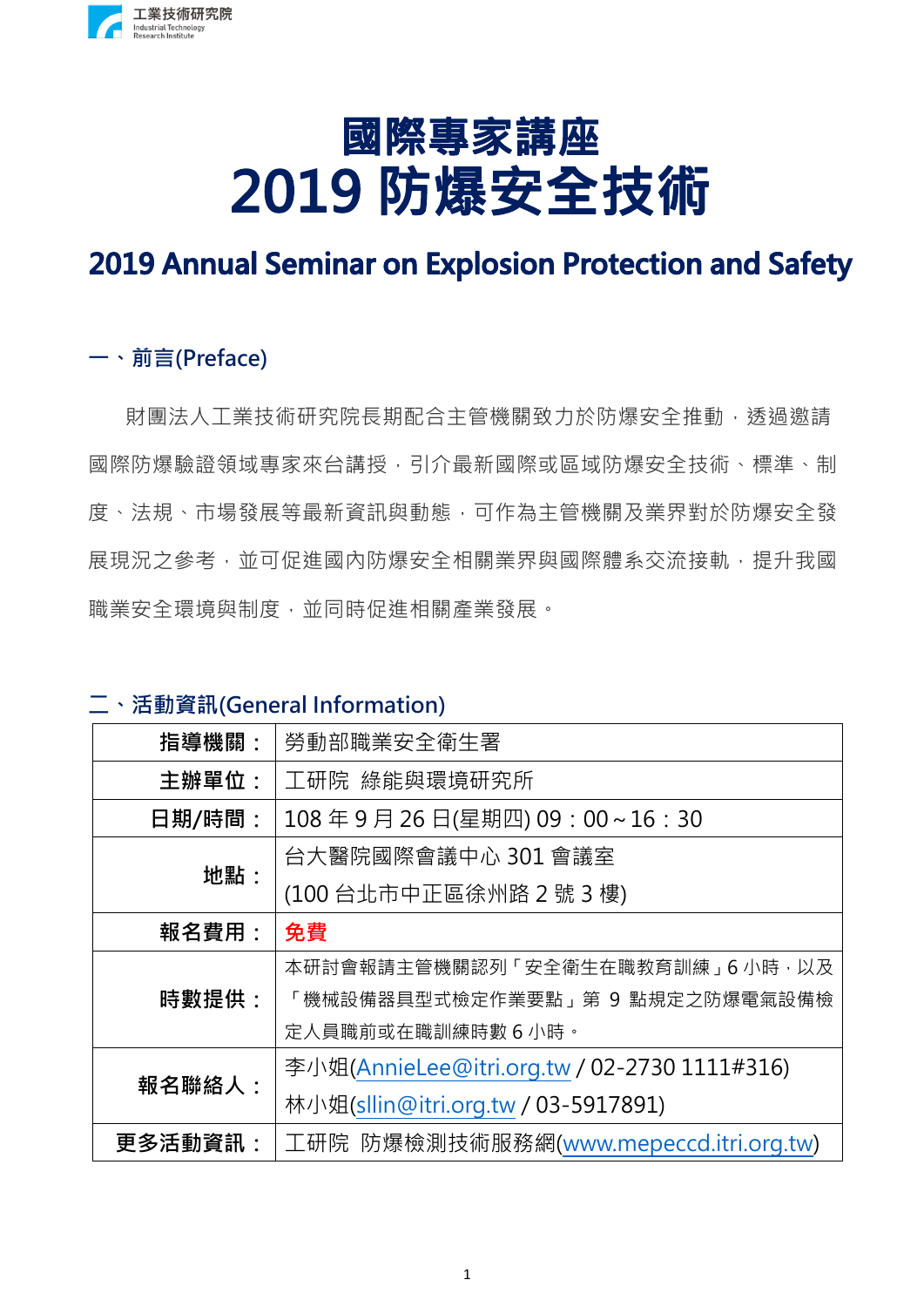

### **三、議程表(Program)**

| 時間/Time                              | 主題/Agenda                                                                                                             |  |  |  |  |
|--------------------------------------|-----------------------------------------------------------------------------------------------------------------------|--|--|--|--|
| 09:00-09:30                          | 報到 Registration                                                                                                       |  |  |  |  |
| 09:30-09:45                          | 開幕 Opening (長官貴賓致詞)<br>勞動部職業安全衛生署 鄒子廉 署長<br>工研院 電力及電網技術組 梁佩芳 組長<br>林宗清 理事長<br>中華民國防爆電氣協會                              |  |  |  |  |
| 09:45-10:50                          | 講座(一) Session 1                                                                                                       |  |  |  |  |
|                                      | <b>Paul Salamondra</b><br>講師<br><b>Engineering Leader</b><br>Speaker:<br>Oil and Gas Division, UL LLC, USA            |  |  |  |  |
|                                      | 講題 Topic:<br>北美危險場所法規架構綜述 (1/2)<br>Overview of regulatory framework for hazardous locations in<br>North America (2/2) |  |  |  |  |
| 10:50-11:10                          | 休息 Break                                                                                                              |  |  |  |  |
| 11:10-12:00                          | 講題 Topic:<br>北美危險場所法規架構綜述 (2/2)<br>Overview of regulatory framework for hazardous locations in<br>North America (2/2) |  |  |  |  |
| 12:00-13:20                          | 午餐 Lunch                                                                                                              |  |  |  |  |
|                                      | 講座(二) Session 2                                                                                                       |  |  |  |  |
| 13:20-14:30                          | 陶山愛一 (Aiichi Suyama)<br>講師<br>日本 SGS 防爆安全驗證專員<br>Speaker:<br>前日本東芝三菱電機產業系統株式會社(TMEIC) 資深專家                            |  |  |  |  |
|                                      | 講題 Topic :<br>防爆電動機安全實務簡介 (1/2)<br>Safety practices for explosion protected electrical machines (1/2)                 |  |  |  |  |
| 14:30-14:50                          | 休息 Break                                                                                                              |  |  |  |  |
| 14:50-16:00                          | 講題 Topic:<br>防爆電動機安全實務簡介 (2/2)<br>Safety practices for explosion protected electrical machines(2/2)                   |  |  |  |  |
| 16:00-16:30                          | 討論 Open Discussion - Q&A                                                                                              |  |  |  |  |
| ※若因不可預測之突發因素,主辦單位與指導機關保留變更講座講題內容之權利。 |                                                                                                                       |  |  |  |  |

※本講座美國與日本講師演講,採用中文逐步口譯(consecutive interpretation)進行。 ※本講座僅提供與會來賓講題投影片講義手冊,恕不提供投影片講義電子檔。